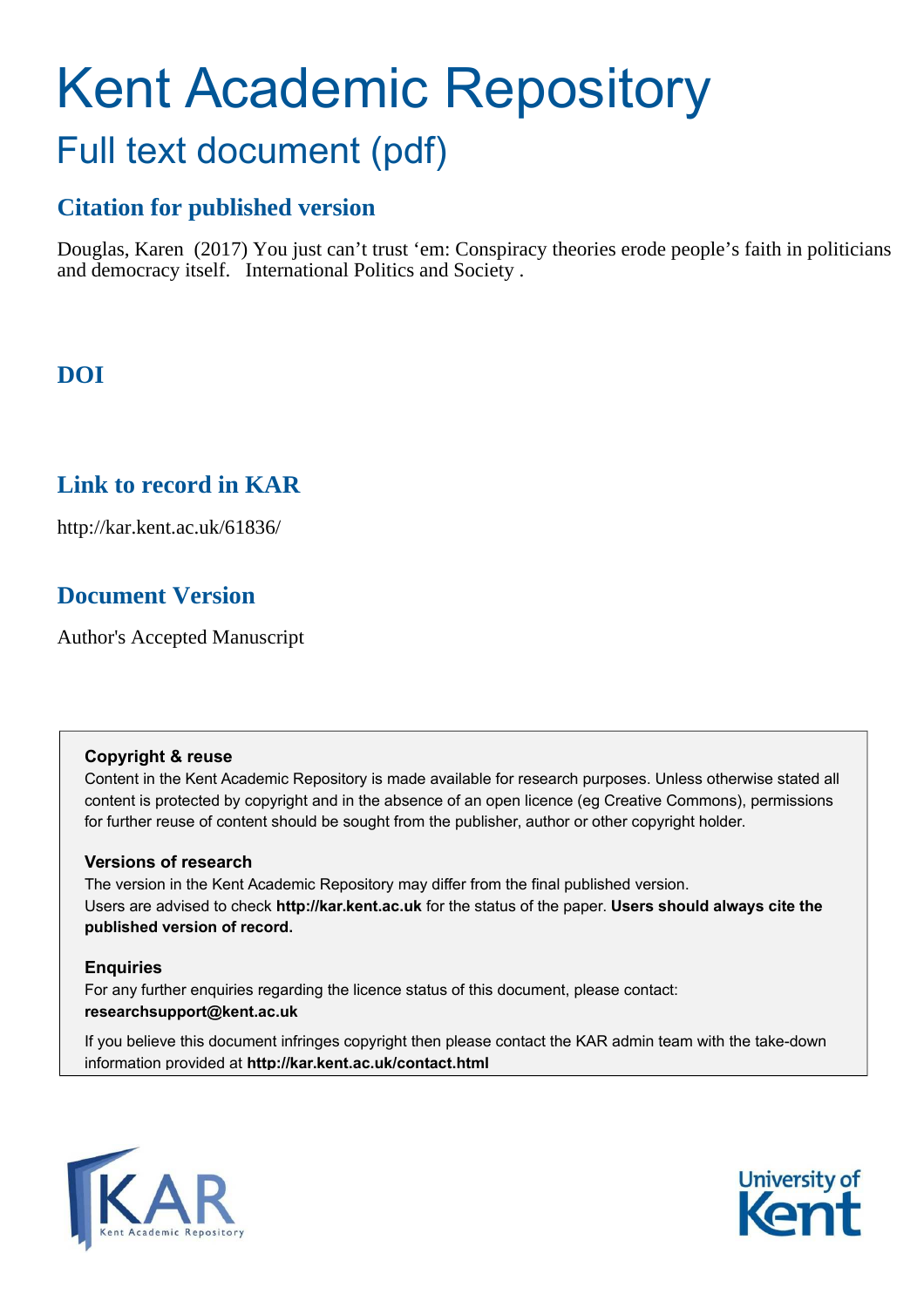#### **Conspiracy theories, disempowerment and disengagement**

#### **Karen Douglas**

## **University of Kent**

## **k.douglas@kent.ac.uk**

Conspiracy theories ran wild during the 2016 American presidential election. According to one theory, rival candidate Hillary Clinton was going to rig the election with the help of the biased media. According to another long-standing theory that resurfaced at the time, Barack Obama was not a legitimate president because he was born in Kenya. Perhaps the most elaborate conspiracy theory was "pizzagate" involving allegations that Hillary Clinton and other prominent Democrats were involved in a secret pedophile ring run from a Washington DC pizza restaurant. The most prominent supporter of these conspiracy theories was none other than Donald Trump, and he used conspiracy theories so much that he became known as the "conspiracy candidate". Even since he won the election he has been making regular allegations of conspiracy—most recently that he was the target of a wire-tapping campaign authorized by Obama during the 2016 presidential race.

The prominence of conspiracy theories during the US election campaign was echoed elsewhere too. For example, conspiracy theories were a major feature of the 2016 EU referendum in the UK. Politicians who changed camps during the campaign were alleged to be "sleepers" for the Remain side. The voter registration website crash was apparently set up by the Remain campaign so that they could enroll more voters. Polling cards were allegedly being sent to non-British citizens to increase the vote for Remain. Whilst it is of course commonplace for politicians to score points off each other using rumours and gossip, 2016 saw an unprecedented turn to conspiracy theories and this raises an important question—do conspiracy theories have an effect on people's attitudes that might be enough to sway their vote?

Recent experimental findings suggest that exposure to conspiracy theories may indeed change the way people think about social issues. For example, one study showed that people believed conspiracy theories about the Death of Princess Diana more after reading unsubstantiated conspiracy-related material, but that they were unaware that their attitudes had changed. In other words, the unfounded conspiracy theories changed their minds about the causes of the death of Princess Diana without them knowing about it. This points to the potential for conspiracy theories to have an insidious effect on people's attitudes and behaviours.

Other research has focused more specifically on the effects of conspiracy theories on political intentions. In one study, people were presented with conspiracy theories about the government being involved in shady plots and schemes (e.g., that the British government assassinated Princess Diana; that the 9/11 attacks were orchestrated by the US government), and were asked about their voting intentions in an upcoming election. Findings showed that compared to a condition where participants were given anti-conspiracy material to read instead, the conspiracy theories reduced people's intentions to vote. More specifically, people felt less inclined to vote